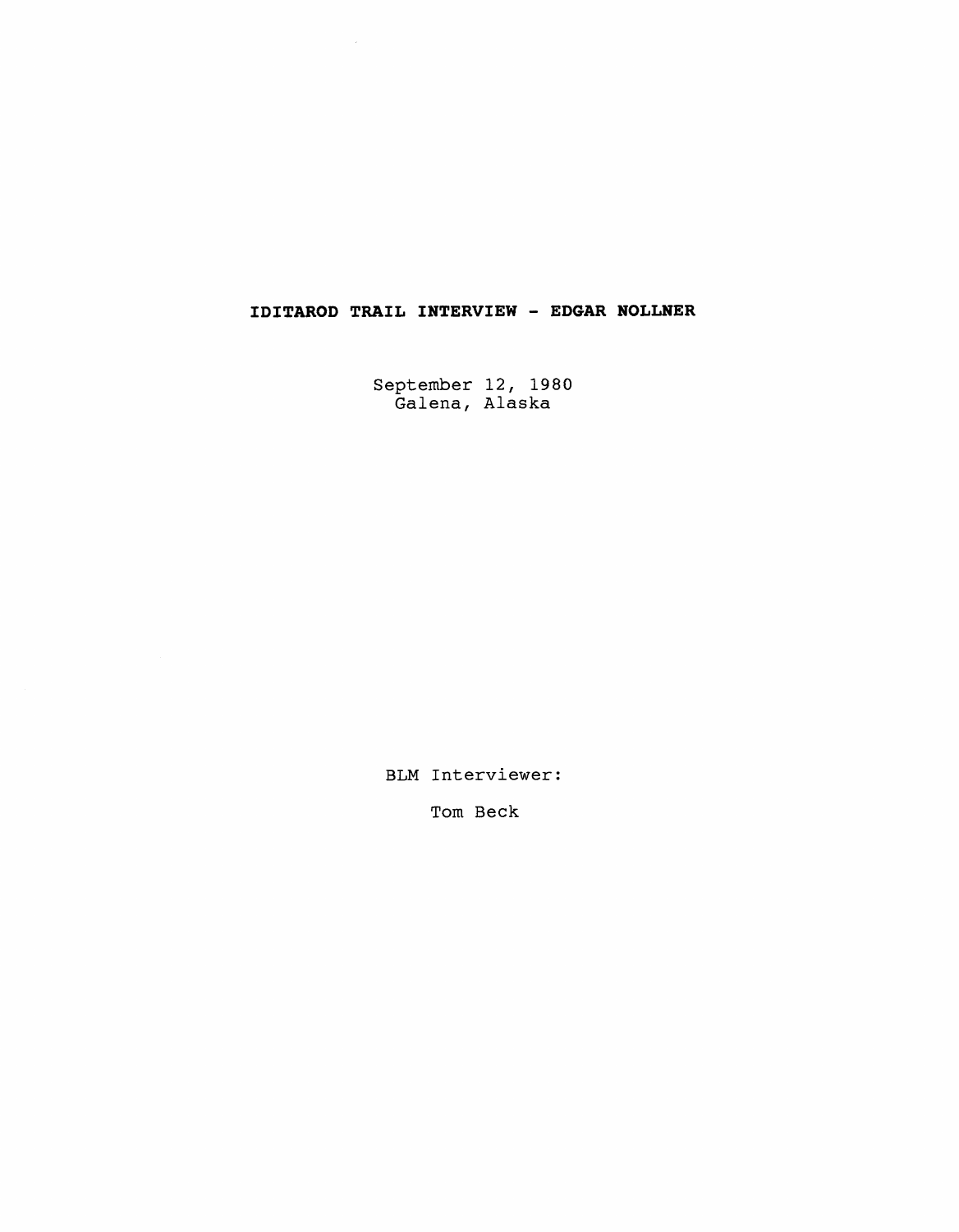## **SEPTEMBER 12, 1980** - **EDGAR NOLLNER**

## **INTRODUCTION**

INTERVIEWER: ..... Trail interview with Edgar Nollner of Galena, Alaska. The interview was conducted at Edgar's home in Galena on September 12th, 1980. The interview was conducted for the Bureau of Land Management by Tom Beck.

Edgar was born near Louden, Alaska, in a small village called Old Village in 1904. Edgar's father, who came over the Chilkoot Pass in 1898, had a small store at Louden. His father also cut wood for steamboats and carried mail from Old Village to Kaltag, both during the summer and during the winters.

Edgar also cut wood for the steamboats, and in 1921, he hauled out over 250 cords of wood by dog sled. Edgar worked summers for the CAA as a riverboat pilot for many years. As a dog musher, Edgar participated in both serum runs from Nenana to Nome in 1925. Edgar ran from Whiskey Creek to Galena in the first diptheria run, and in the second run, Edgar ran from Galena to Bishop Mountain.

(Off record at Log No. 0126) (On record at Log No. 0172)

## **INTERVIEW**

| Q | We're up from the Iditarod Trail Project, and we're trying<br>to get some information about some of the trails and some of<br>the history of some of the dog carriers (sic) and mushers<br>and things like that. And one of the things we're dealing<br>with, too, is the serum run. I know there's |
|---|-----------------------------------------------------------------------------------------------------------------------------------------------------------------------------------------------------------------------------------------------------------------------------------------------------|
|   |                                                                                                                                                                                                                                                                                                     |
| А | Yeah.                                                                                                                                                                                                                                                                                               |
| Q | You've talked to a lot of people about that before.                                                                                                                                                                                                                                                 |
| Α | Mm hmm (affirmative). Yeah, and I've been over that trail.<br>I never been no place else.                                                                                                                                                                                                           |
| Q | Mm hmm (affirmative).                                                                                                                                                                                                                                                                               |
| А | Uh-huh (affirmative). One year (indiscernible) go airplane<br>from here to Anchorage. That's all.                                                                                                                                                                                                   |
| Q | Yeah. Okay. Let me get -- if you don't mind, let me sit a<br>little closer to you. There we go. This doesn't pick up<br>unless you're real close, so I hope you don't mind this.                                                                                                                    |
| А | Okay. Yeah. Mm hmm (affirmative).                                                                                                                                                                                                                                                                   |
| Q | Where were you born?                                                                                                                                                                                                                                                                                |
| Α | I was born up here about 14 miles up here, in Louden Slough.                                                                                                                                                                                                                                        |
| Q | Oh, Louden Slough?                                                                                                                                                                                                                                                                                  |
| Α | Mm hmm (affirmative).                                                                                                                                                                                                                                                                               |
| Q | Is that what they call Old Village?                                                                                                                                                                                                                                                                 |
| A | Old Village there, yeah, uh-huh (affirmative). 1904.                                                                                                                                                                                                                                                |
| Q | How did you -- were your parents                                                                                                                                                                                                                                                                    |
| A | Yeah. My old man had the store there.                                                                                                                                                                                                                                                               |
| Q | Did he?                                                                                                                                                                                                                                                                                             |
| A | Yeah, he came over the Chilkoot Pass in '98, and then he --                                                                                                                                                                                                                                         |
|   | one winter he stayed up at 40-mile for one winter, and then                                                                                                                                                                                                                                         |
|   | he came down here, and then he started the trading post                                                                                                                                                                                                                                             |
|   | there.                                                                                                                                                                                                                                                                                              |